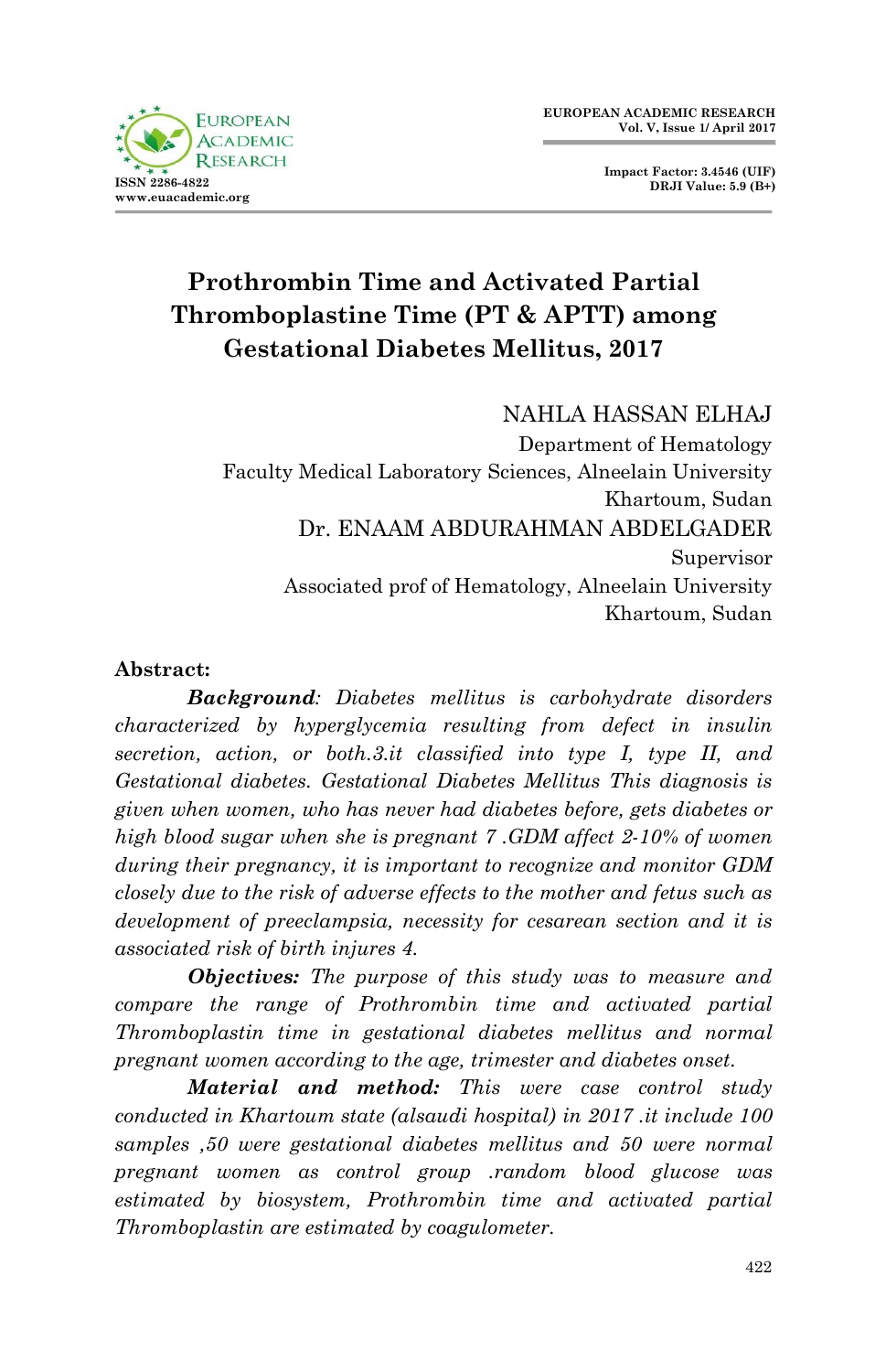*Result: PT and APTT were significantly lower in GDM patients compared to normal control group (P >0.05). PT and APTT were significantly lower in trimester 3 GDM patient.* 

*Conclusion: This study finding indicates that shorten time of PT and APTT in GDM developing thrombi embolism more than normal pregnant women.*

**Key words**: gestational diabetes mellitus, normal pregnant women

## **INTRODUCTION**

Diabetes mellitus is carbohydrate disorders characterized by hyperglycemia resulting from defect in insulin secretion, action, or both.3 .it classified into type I, type II, and Gestational diabetes 1. Gestational Diabetes Mellitus This diagnosis is given when women, who has never had diabetes before, gets diabetes or high blood sugar when she is pregnant and it associated with increase complication to mothers and fetus 1. Pregnancy is associated with homeostasis changes include as increase in the majority of clotting factors, decrease of quantity of natural anticoagulant, and reducing in fibrinolytic activity. These changes result in a state of hyper coagulability, due to hormonal change and increase the risk of thrombi embolism. The increase in clotting activity is greatest at the time of delivery with placental explosion, releasing thromboplastic substances. Which stimulate clot formation to stop maternal blood loss .5 since the placenta is what causing the insulin resistance, when it is gone, gestational diabetes usually resolves as well. GDM have 40% higher chance of developing type II diabetes later in the life than normal pregnant women 6.GDM increase risk of intrauterine fetal death during the last  $4<sup>th</sup>$  – 8<sup>th</sup> weeks of gestation 2. Women at high risk of GDM should have glucose testing at the first antenatal visit if not to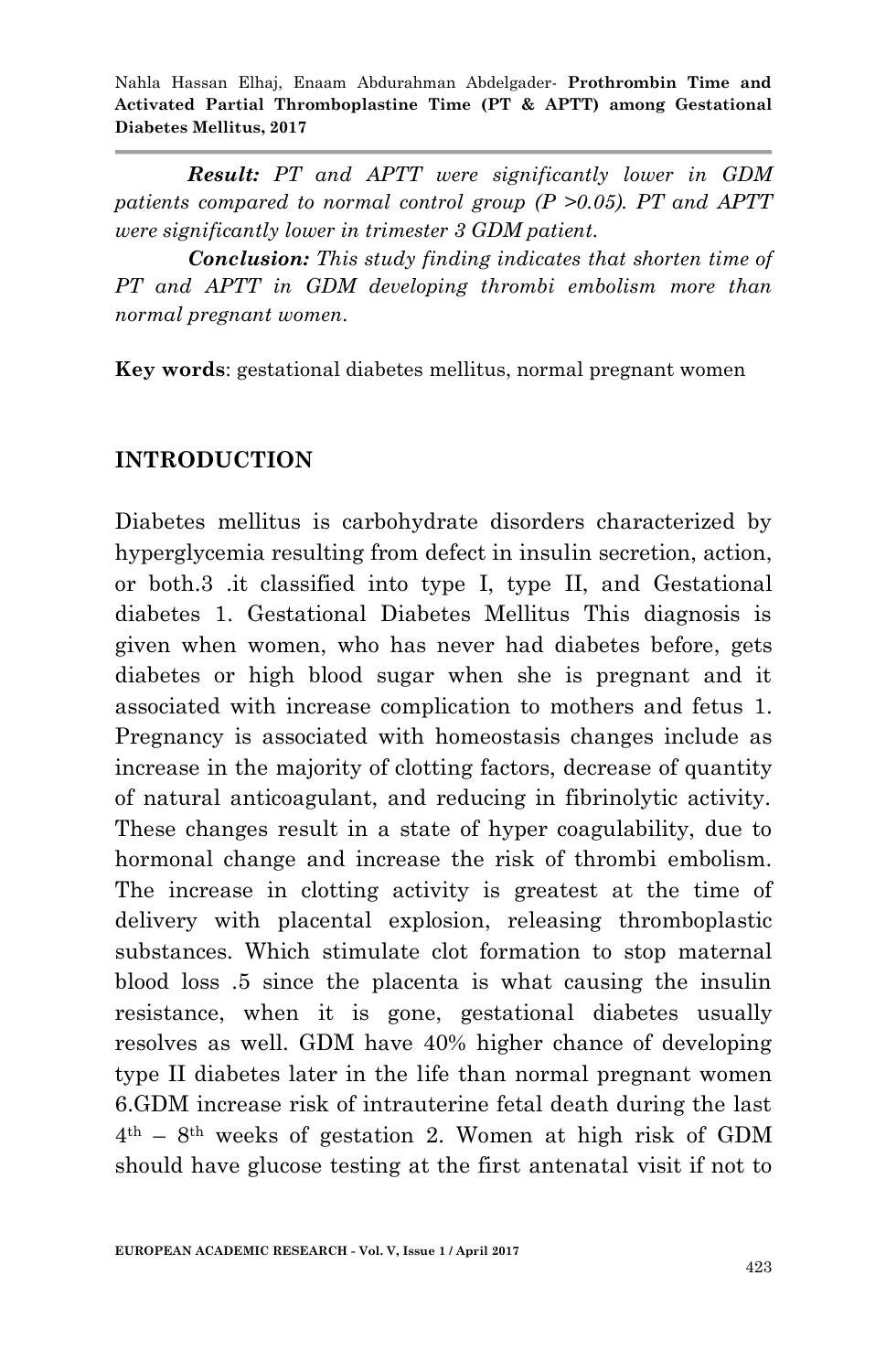have GDM at the initial screening retest at between 24<sup>th</sup> and 28 weeks gestation.7

## **MATERIAL AND METHOD:**

This were case control study conducted in Khartoum state (alsaudi hospital) in 2017 .it include 100 samples ,50 were gestational diabetes mellitus and 50 were normal pregnant women as control group .random blood glucose was estimated by biosystem, Prothrombin calibrated kits used in laboratory practice for specific coagulation tests . 2 ml of blood sample was collected into standard tubes containing o.25ml of 0.109M trisodium citrate. platelets poor plasma was obtained by centrifugation at 3500g at 10°C for 20 min the plasma sample was analysis immediately after preparing ,normal range of PT(11 -15 Sec) and for APTT(25-45 Sec).

**Inclusion criteria:** gestational diabetes mellitus and normal pregnant women.

**Exclusion criteria:** any gestational diabetes has pathological condition affect PT and APTT.

**Statistical analysis:** data was analyzed manually by using computer software (spss version21) and the result was presented in the tables. Statistical value for  $p < 0.05$  were considered significant, and  $p > 0.05$  were considered in significant.

## **RESULTS:**

A total of 100 sample were collected in this study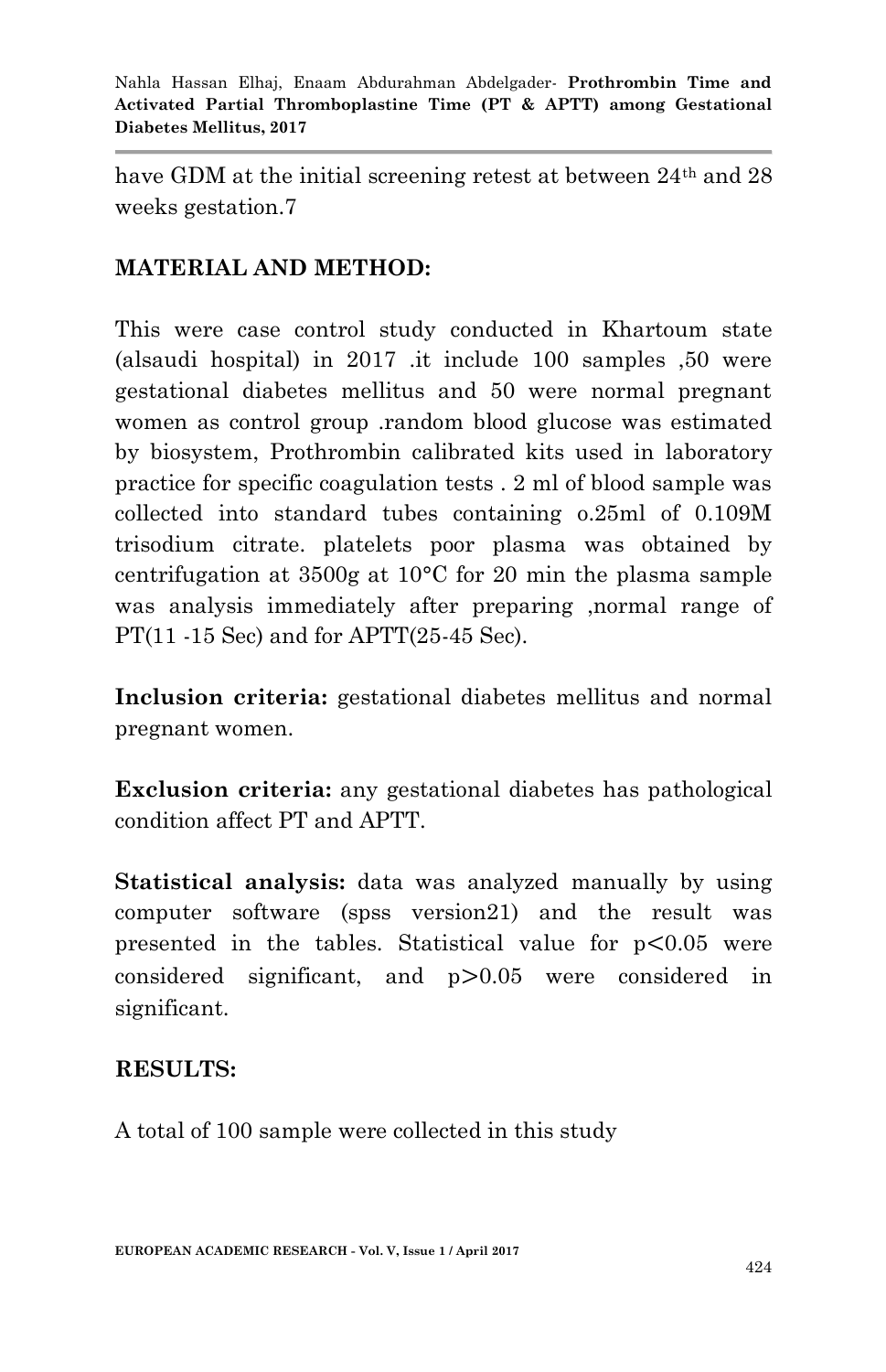**Table 1: Comparison of PT and APTT between GDM and normal pregnant** 

|             | Group            |    | Mean    | Std. Deviation | p.value |
|-------------|------------------|----|---------|----------------|---------|
| PT          | Case             | 50 | 9.3980  | .84527         | .000    |
|             | $_{\rm Control}$ | 50 | 13.1100 | 1.01464        |         |
| <b>APTT</b> | Case             | 50 | 28.7540 | 2.09628        | .000    |
|             | Control          | 50 | 31.7260 | 3.35588        |         |

**Table 2-2: Comparison between trimester 1 and 2 in GDM group**

|      | Group       |    | Mean    | Std. Deviation | p. value |
|------|-------------|----|---------|----------------|----------|
| PT   | trimester 1 | 13 | 9.4538  | .88092         | .632     |
|      | trimester 2 | 19 | 9.5947  | .71839         |          |
| APTT | trimester 1 | 13 | 30.5000 | 1.81246        | .037     |
|      | trimester 2 | 19 | 29.0895 | 1.77823        |          |

**Table 2-2: Comparison between trimester 1 and 3 in GDM group**

|             | Group       |    | Mean    | Std. Deviation | p.value |
|-------------|-------------|----|---------|----------------|---------|
| PT          | trimester 1 | 13 | 9.4538  | .88092         | .365    |
|             | trimester 3 | 18 | 9.1500  | .92434         |         |
| <b>APTT</b> | trimester 1 | 13 | 30.5000 | 1.81246        | .000    |
|             | trimester 3 | 18 | 27.1389 | 1.33423        |         |

|  | Table 2-3: Comparison between trimester 2 and 3 in GDM group |  |  |  |  |  |  |
|--|--------------------------------------------------------------|--|--|--|--|--|--|
|--|--------------------------------------------------------------|--|--|--|--|--|--|

|             | Group       |    | Mean    | Std. Deviation | p.value |
|-------------|-------------|----|---------|----------------|---------|
| PT          | trimester 2 | 19 | 9.5947  | .71839         | .110    |
|             | trimester 3 | 18 | 9.1500  | .92434         |         |
| <b>APTT</b> | trimester 2 | 19 | 29.0895 | 1.77823        | .001    |
|             | trimester 3 | 18 | 27.1389 | 1.33423        |         |

|  | Table 3-1: Group comparison between age group(15-25)&(26-35) |
|--|--------------------------------------------------------------|
|--|--------------------------------------------------------------|

|      | $\rm{AGE}$ | N  | Mean    | Std. Deviation | p. value |
|------|------------|----|---------|----------------|----------|
| PT   | 15-25      | 19 | 9.6444  | 1.00637        | 0.355    |
|      | 26-35      | 23 | 9.3000  | .90303         |          |
| APTT | 15-25      | 19 | 29.0556 | 2.24060        | 0.818    |
|      | 26-35      | 23 | 28.8522 | 2.22442        |          |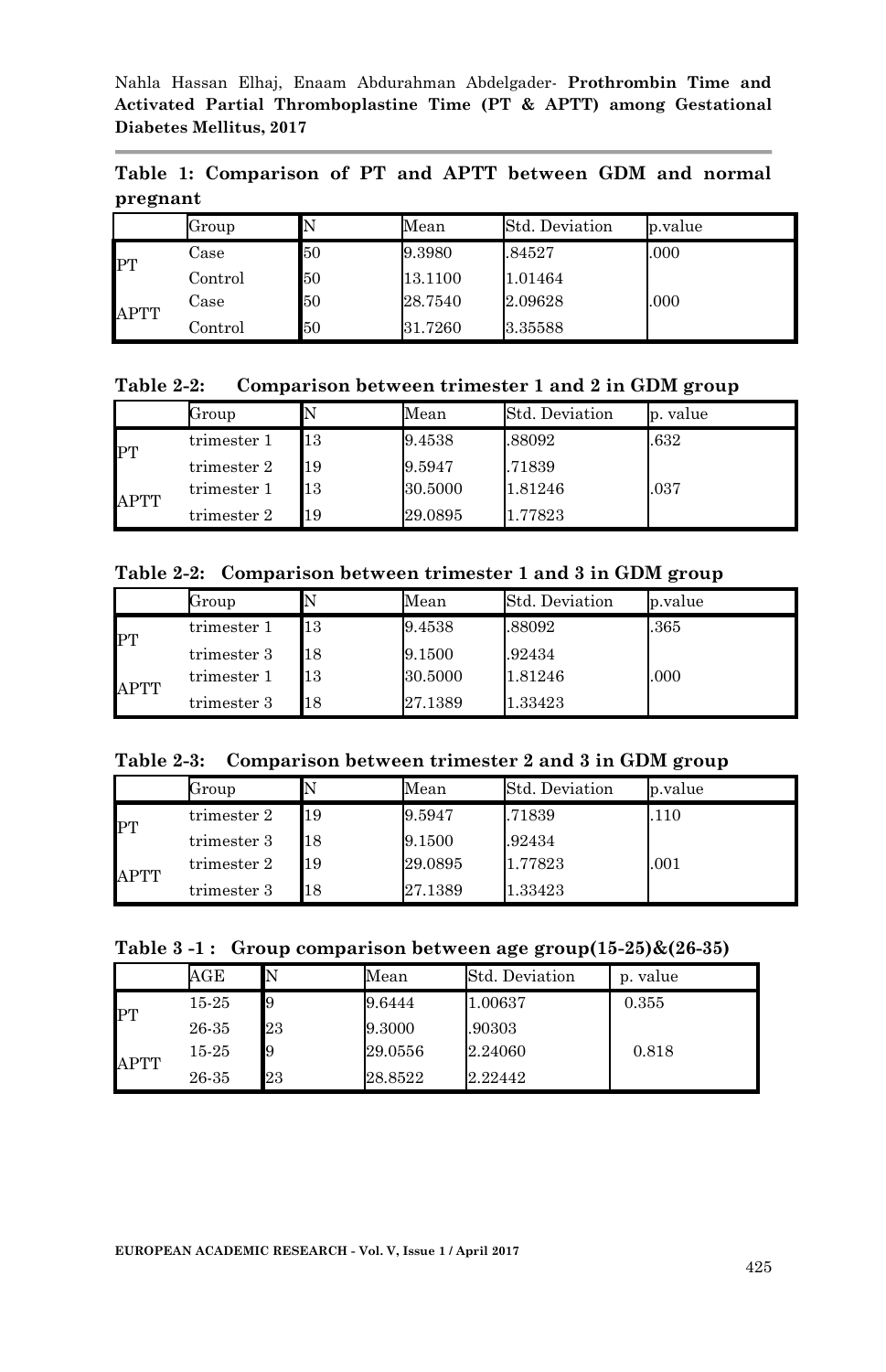Nahla Hassan Elhaj, Enaam Abdurahman Abdelgader*-* **Prothrombin Time and Activated Partial Thromboplastine Time (PT & APTT) among Gestational Diabetes Mellitus, 2017**

| Table 5 -4: Group comparison between age group(15-45)&(50 -45) |       |    |         |                |         |  |  |
|----------------------------------------------------------------|-------|----|---------|----------------|---------|--|--|
|                                                                | AGE   |    | Mean    | Std. Deviation | p.value |  |  |
| <b>IPT</b>                                                     | 15-25 |    | 9.6444  | 1.00637        | .465    |  |  |
|                                                                | 36-45 | 18 | 9.4000  | .69452         |         |  |  |
| <b>APTT</b>                                                    | 15-25 |    | 29.0556 | 2.24060        | .494    |  |  |
|                                                                | 36-45 | 18 | 28.4778 | 1.93863        |         |  |  |

 $Table 2.2.1$  Group comparison between age group(15-25) $&(26.45)$ 

|  |  |  |  |  | Table 3-3: Group comparison between age group(26-35)&(36-45) |
|--|--|--|--|--|--------------------------------------------------------------|
|--|--|--|--|--|--------------------------------------------------------------|

|           | $_{\rm AGE}$ |    | Mean    | Std. Deviation | p.value |
|-----------|--------------|----|---------|----------------|---------|
| <b>PT</b> | 26-35        | 23 | 9.3000  | .90303         | .70     |
|           | 36-45        | 18 | 9.4000  | .69452         |         |
| APTT      | 26-35        | 23 | 28.8522 | 2.22442        | .575    |
|           | 36-45        | 18 | 28.4778 | 1.93863        |         |

## **DISSCUSSION:**

The present study was done on 50 gestational diabetes mellitus and 50 normal pregnant women as control. Prothrombin time and activated partial Thromboplastine were measured and compared between GDM and control (table one). PT value were highly significantly low  $p<0.05$  between GDM and control group indicating that PT is short in GDM. APTT value also were highly significantly low p<0.05 indicating that APTT is short time in GDM. Shorten time in PT and APTT IN GDM have been considered to contribute to the high risk of thrombi embolism. According to GDM trimester PT and APTT were insignificant different in trimester 1 compared to trimester 2 p>o.o5 table (2-1). in trimester 1 compared to trimester 3 PT value were insignificant different P>0.05, but APTT were highly significant low P<0.05 table(2-2). In trimester 2 compared to 3 PT and APTT were highly significant low P<0.05 table (2-3). according to GDM age ther is no significant different between age groups table (3-1( (3-2) (3-3) PT & APTT p>o.o5.